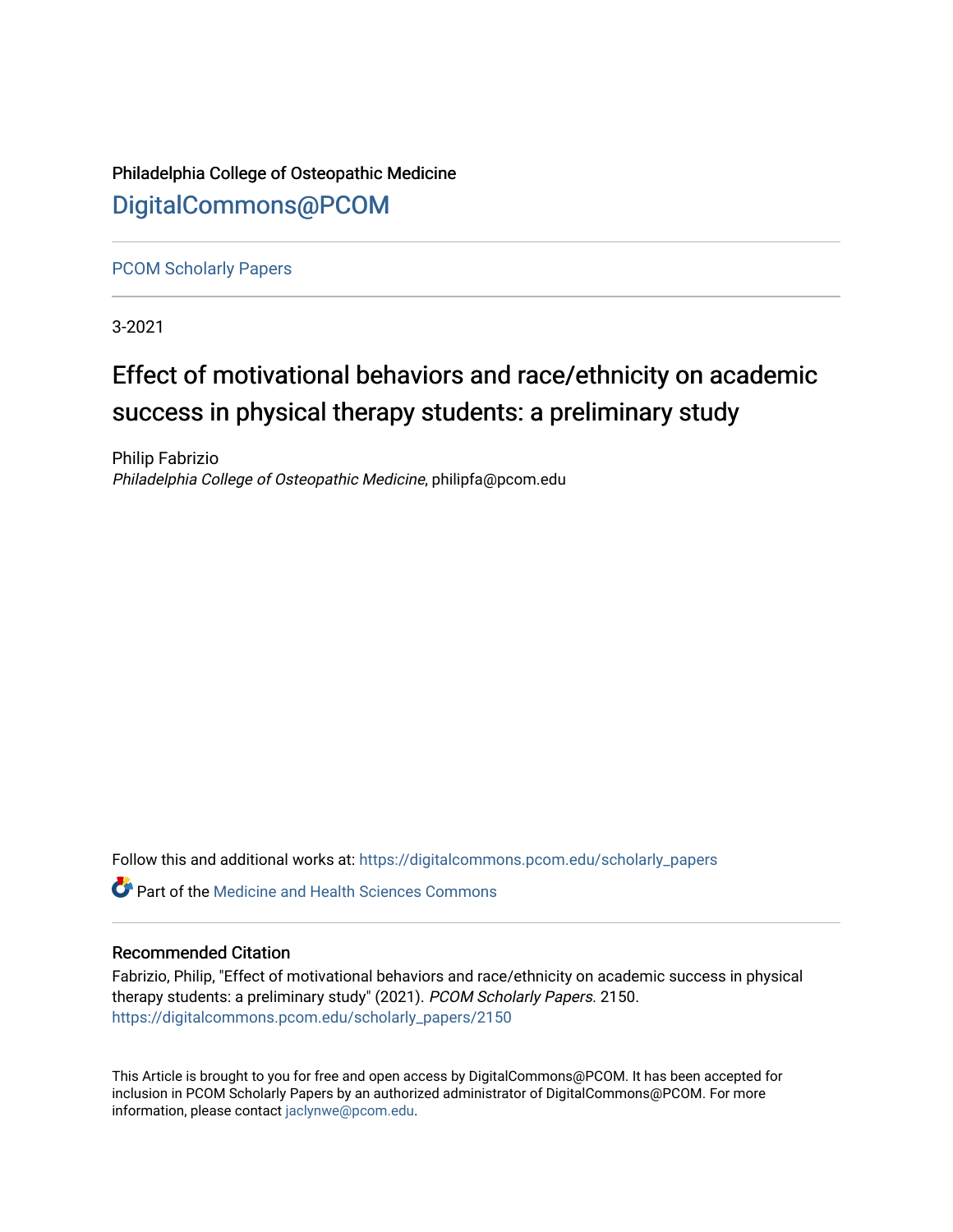## **Teaching Anatomy**

http://dergipark.org.tr/en/pub/anatomy *Received: May 18, 2021; Accepted: July 14, 2021*  doi:10.2399/ana.21.936688



# **Effect of motivational behaviors and race/ ethnicity on academic success in physical therapy students: a preliminary study**

**Philip A. Fabrizio<sup>1</sup> (D</mark>, Shannon L. Groff<sup>2,3</sup> (D, Anne M. R. Agur<sup>4</sup> (D** 

 *Department of Physical Therapy, Philadelphia College of Osteopathic Medicine Georgia, Suwanee, GA, USA Department of Education and Human Services, Florida State College at Jacksonville – North Campus, Jacksonville, FL, USA Department of Education, University of St. Augustine for Health Sciences, St. Augustine, FL, USA Division of Anatomy, Department of Surgery, University of Toronto, Toronto, ON, Canada*

#### **Abstract**

**Objectives:** Doctor of Physical Therapy (DPT) program admissions criteria and markers indicative of academic success appear to be mismatched. Acceptance into a DPT program implies that students have developed self-regulated learning strategies however, motivation behaviors are not typically assessed during the admissions process. The aim of this study was to determine direct effects of motivational behaviors and race/ethnicity on academic success and the moderating effect of race/ethnicity on motivational behaviors.

**Methods:** Thirty-three first-year DPT students participated during their first foundational course, clinical anatomy. Motivation subscales from the motivated strategies for learning questionnaire (MSLQ) were used to assess student motivation behaviors which were then compared to course grades.

**Results:** Self-efficacy for learning and performance was significantly correlated with course grade [r(31)=0.44, p< 0.05]. Course grade differed at a statistically significant level by race/ethnicity [t(31)=2.93, p<0.01]. Race/ethnicity (B=0.05, SE=0.01, β=0.42, p<0.008) and self-efficacy for learning and performance (B=0.02, SE=0.01, β=0.39, p<0.01), remained significantly related to course grade.

**Conclusion:** Self-efficacy for learning and performance and ethnicity are factors that determine academic success and could be utilized in DPT programs to aid in the development of teaching strategies to support students.

**Keywords:** academic success, anatomy, ethnicity, motivation, physical therapy, race

Anatomy 2021; *Online Preprint Issue*, ©2021 Turkish Society of Anatomy and Clinical Anatomy (TSACA)

## **Introduction**

Currently, physical therapy education is faced with two interlinked concerns, that of a persistent failure rate in Doctor of Physical Therapy (DPT) programs and lack of student diversity in DPT programs.<sup>[1-4]</sup> First, the attrition rate in DPT programs has been reported at approximately  $6\%$ .<sup>[5-7]</sup> Secondly, diversity in DPT programs in the United States of America are not representative of the projected patient population of 76.3% Caucasian, 18.5% Latino/Hispanic, 13.4% African Americans, with the exception of the Asian population which is projected at 5.9%.[1,8,9]

Admission into a DPT program is typically based upon cognitive markers such as, college GPA and GRE test scores that indicate a student's academic ability.<sup>[3]</sup> However, even using these markers, there are DPT students who are not successful at maintaining the academic standards of a program. $[5-7]$ 

Attrition rates from DPT programs has been shown to be greater for students of groups that are underrepresented in the profession, especially when the program is not in an Historically Black Colleges and Universities (HBCUs) or Hispanic serving Universities.[9,10] Some studies have indicated that underrepresented students may have increased difficulty with standardized testing,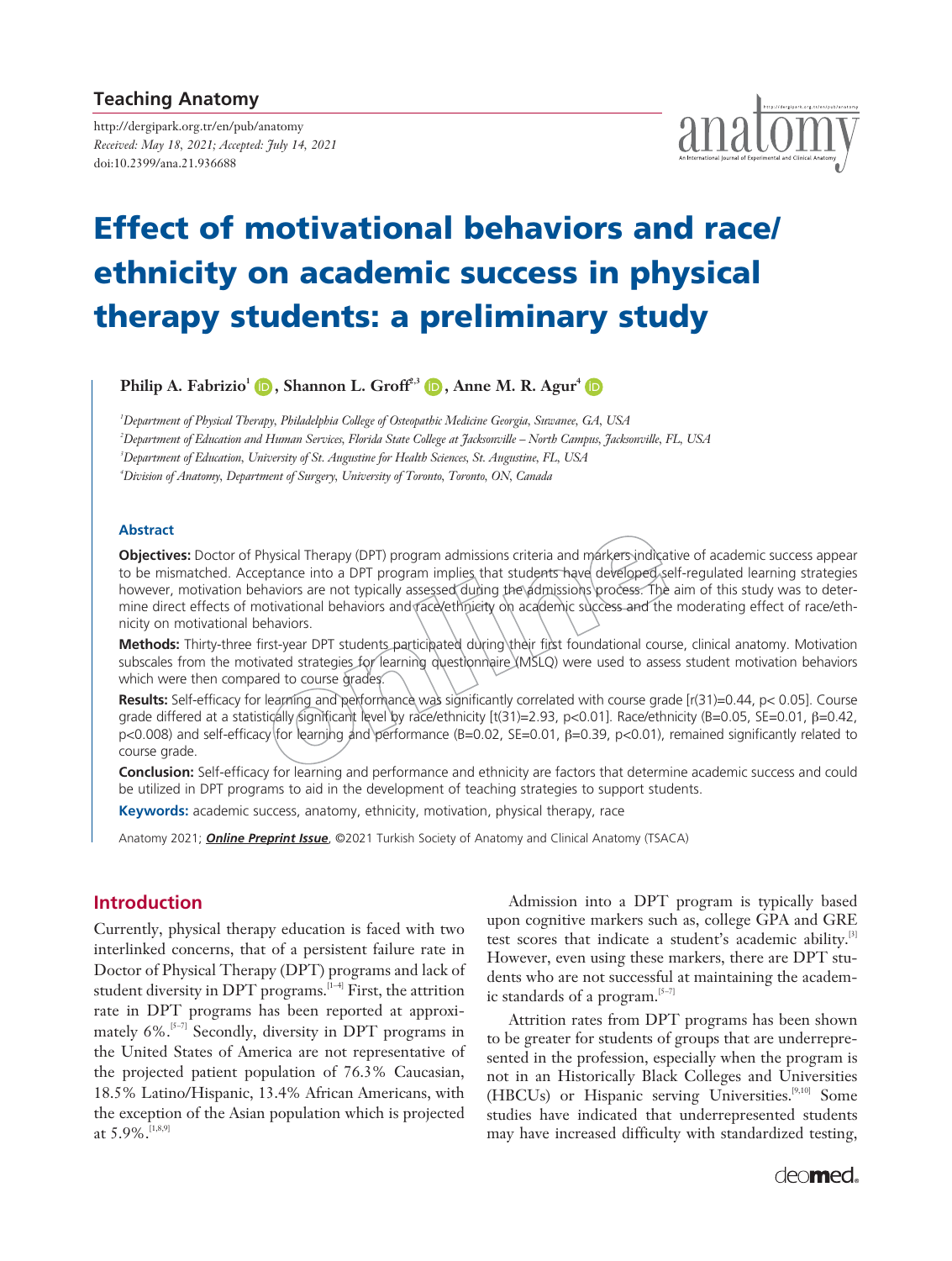or reduced confidence associated with entering a predominantly Caucasian profession.<sup>[1,11,12]</sup> Other studies have indicated that students of color, enrolled in programs that are rich in diversity, for example HBCUs, have not displayed academic or testing difficulties.<sup>[2-4,10]</sup>

There has been an increasing emphasis to improve diversity in DPT education on the National level as well as through the Mission and Vision goals within The Philadelphia College of Osteopathic Medicine Georgia (PCOM) and PCOM Department of Physical Therapy.[12,13] Some of the initiatives in the PCOM Department of Physical Therapy involve reaching out to students in undergraduate and secondary education in order to promote a clearer understanding of education and careers in physical therapy among underserved populations. Further, improved program and career visibility can be gained by providing admissions counseling and educational sessions to showcase physical therapy and other healthcare careers at local HBCUs as well as by recruiting and hiring a diverse faculty to be more representative of the community. [13,14]

The DPT program at PCOM has adopted, from its inception, a holistic admissions review process where applicants are considered for admissions based upon markers that are broader than GRE scores and undergraduate GPA. The admissions review process involves an interview, conducted by faculty and current students, to assess components of emotional intelligence, familiarity with the physical therapy profession, the applicant's life experiences, and to assess the prospective applicant's desire and reason for wanting to become a physical therapist. $^{[14]}$ 

Ultimately, there appears to be a mismatch between the markers designed to predict success and actual success in DPT education.<sup>[2,7,8,10]</sup> Progressing from undergraduate school to the rigors of graduate level DPT education has been described as a formidable venture for students.<sup>[15]</sup> Cognitive markers alone may not provide a clear prediction of a student's ability to succeed. With attrition rates and diversity initiatives in mind, an examination of components of motivation, may provide insight into the make-up of a successful student entering DPT education. Students who are accepted into DPT programs may possess the cognitive components of selfregulated learning (SRL) required for academic success, but they may be lacking motivational behaviors required to continue driving SRL.<sup>[3]</sup> Self-regulated learning has been described by a set of cognitive strategies and processes that combined with motivational beliefs and abilities, allows learners to execute performance.<sup>[16-18]</sup> However, motivation may be the key guiding force

**Anatomy 2021** (*Online Preprint Issue*)

because motivation initiates behavior and helps guide that behavior to successful goal attainment.<sup>[16,19,2</sup>]

Motivation is comprised of a set of behaviors that include goal orientation, self-efficacy for learning and performance, perceptions of the task including difficulty and task value, and affective reactions.<sup>[16,17]</sup> Motivation may be the pivotal factor in determining success because learners may possess strategies in the cognitive, behavioral, and context areas, but without properly aligned goals, positive self-efficacy, interest and drive, success will likely be unattainable.<sup>[17,21]</sup>

A review of the literature suggests that academic success is comprised of relationships between self-regulated learning strategies, such as deep learning and resource management, and motivational beliefs, self-efficacy for learning and performance and task value.<sup>[16-20]</sup> Measuring motivational behavioral factors related to academic success would appear to be beneficial in understanding how some students excel while others have difficulty maintaining academic success.<sup>[16,22-24]</sup>

However, there is a dearth of information regarding motivation behavioral traits for first-year DPT students. Previous studies utilizing the Motivated Strategies for Learning Questionnaire (MSLQ) to study motivation in physical therapy education have not examined graduate level physical therapy education programs or did not assess the impact of race/ethnicity on motivation or academic success or did not compare motivation scores to academic success.<sup>[24-27]</sup> Therefore, the purposes of this study were to determine: 1) the correlation between motivational behaviors and academic success, 2) the moderating effect of race/ethnicity on motivation behaviors and academic success in a foundational clinical anatomy course, 3) the predictive nature of motivation behaviors and race/ethnicity on academic success.

## **Materials and Methods**

Newly admitted DPT students enrolled in PT 601G Clinical Anatomy course were eligible to participate in the study. The study was presented in an information session to the cohort of 40 students by a department administrator. Thirty-three students consented to enroll in the study (response rate 33/40, 82%). Ethics approval for this study was granted by the College Institutional Review Board (IRB) (protocol number H19-033E).

This study was a postpositive relational quantitative study which used the motivation section of the MSLQ to assess student motivational behaviors. The motivation section consists of seven subscales with questions designed to assess intrinsic and extrinsic goal orientation, task value, control of learning beliefs, self-efficacy for learning and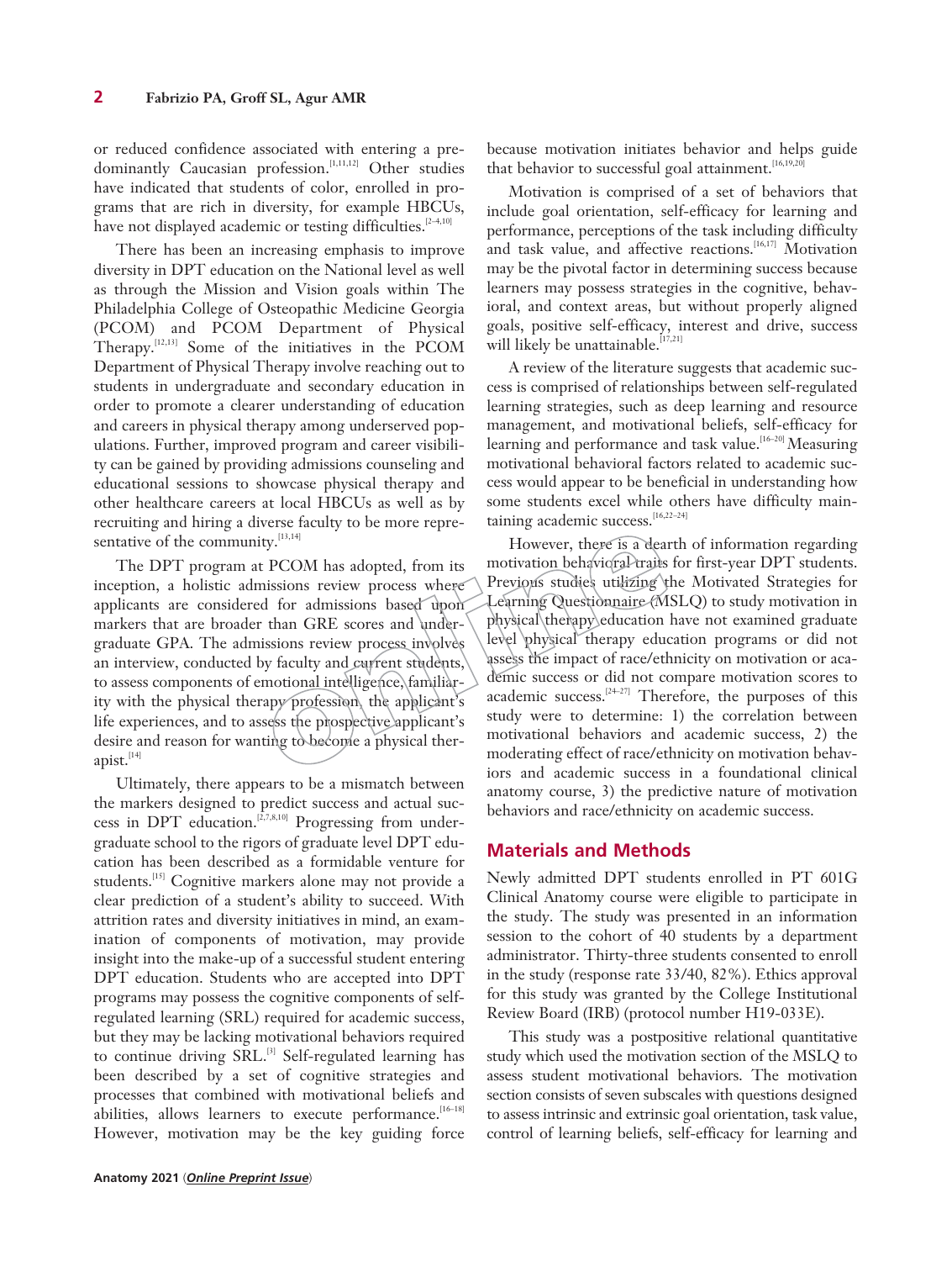performance, and test anxiety.<sup>[28]</sup> Each question describes a behavior that is ranked by the subject using a sevenpoint Likert scale ranging from one (not at all true of me) to seven (very true of me) (**Appendix 1**).<sup>[28,29]</sup> The MSLQ motivation subscales have been shown to have good reliability and to be predictive of performance for college students at the course level<sup>[28,30]</sup> and medical stu $dens.<sup>[31]</sup>$ 

A pair of research questions was developed for each motivational behavior examined. The first research question of each pair asked if there was a direct relationship (correlation) between self-assessment values on the MSLQ for that motivation subscale and clinical anatomy course grade. The second research question of the pair introduced race/ethnicity as an interaction term and asked if there was a moderating effect of a student's race/ethnicity on the motivation behaviors.

The students were given information on where to obtain a summary of the study and consent forms if they wished to participate. Student participation was hidden from the primary investigator, who was the course director, until after course grades had been assigned. At no point did the primary investigator speak about the project to the students.

During the third week of the Clinical Anatomy course (PT601G), each student received an email with a Survey Monkey® (San Mateo, CA) link which contained questions about participant demographics and the motivation subscales of the MSLQ (**Appendix 1**). Once PT 601G had been completed and the final grades submitted, the students who participated in the study were linked by computer to their student course grades, without revealing their names to the course director.

The clinical anatomy course (PT601G), used for the current investigation, was a seven-credit course offered during the summer term (10 weeks) which was the first term of year one for newly admitted DPT students. The course was comprised of 156 contact hours at a ratio of two hours of lecture to 10 hours of laboratory. The lecture component of the course consisted of a variety of face-to-face teaching and learning techniques which included traditional lecture, clinical case examination, interleaving, elaborative interrogation, drawing, and flipped classroom. The laboratory portion of the course consisted of instructor and self-guided full-body cadaver dissection with five students working as a team to dissect each specimen. Evaluation in the course was comprised of two multiple-choice written examinations (each 10% of the grade), a combination of weekly written and laboratory quizzes (17% of the grade), a multiple-choice final examination (17% of the grade), participation and pro-

fessionalism (3% of the grade), palpation practical examination (17% of the grade) and two oral laboratory examinations (each 13% of the grade) the format of which has been previously described.<sup>[32]</sup>

The demographic information, course grades, and motivation subscale scores were tabulated using Microsoft Excel for Mac (Version 16.36, Microsoft Corp., Redmond, WA, USA). The data was analyzed using Statistical Package for Social Sciences (SPSS Version 25, Armonk; NY, USA). Subject age, gender identification, race/ethnicity, motivation subscales (independent variable), and course grade (dependent variable), were analyzed using descriptive statistics.

Normality of the distribution of the data for each independent and dependent variable was assessed. Bivariate level direct effects between the explanatory variables and dependent variable (course grade) were examined using Pearson r correlations, independent ttest, and one-way ANOVA. Independent t-test was used to determine which demographic characteristics were significantly related to the dependent variable. All study variables related to the dependent variable at a statistically significant level  $(p<0.05)$  in bivariate analysis were included as covariate variables in the regression models incorporated in the multivariate analysis.

Multiple linear regression was used to test the direct effects of the independent variables, as well as the indirect moderating effect of race/ethnicity on the independent variables and their effect on the dependent variable of academic success. Specifically, a separate multiple linear regression model was created that modeled the dependent variable as a function of each independent variable, as well as the study variables significantly related to the dependent variable in bivariate testing. If the independent variable was significantly related to the dependent variable at this step, the direct effect was supported.

Next, an interaction term was added to the multiple linear regression model (the independent variable by the moderating variable) and the analysis was repeated. If the interaction term was statistically significant within this analysis, then the indirect effect examining moderating effects of race/ethnicity was supported.

All test assumptions associated with the parametric analysis were checked, including normality, linearity, homoscedasticity, and no undue influence of outlier scores, to assure the validity of the inferential analysis.

In terms of statistical power regarding the multiple linear regression model, the G\*power software indicated that a medium/large size effect  $(f=0.25)$  using a model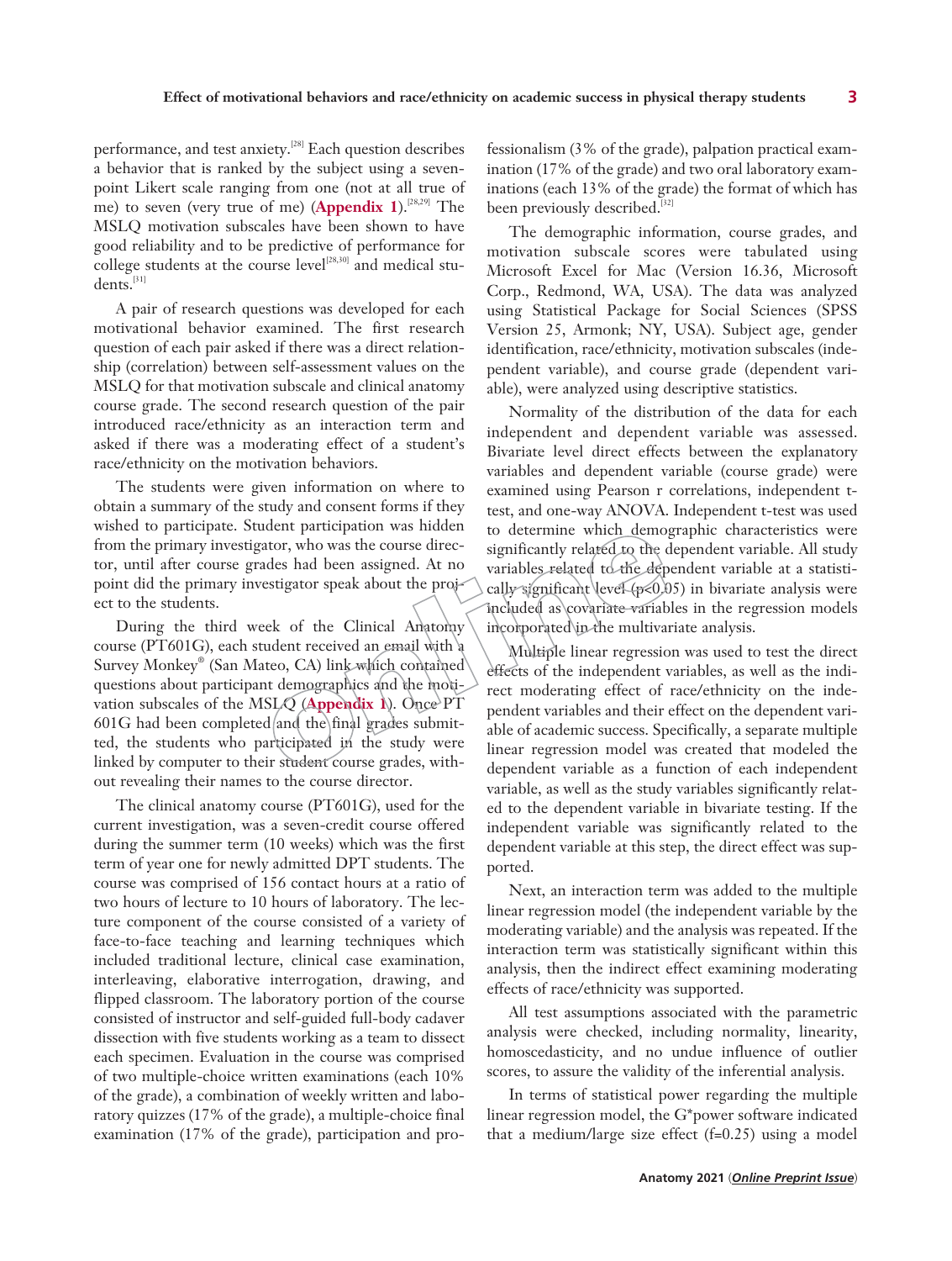with three predictors with power set at 0.80 and alpha set at 0.05, would require a sample size of 34 study participants.[33] The current study's sample size of 33 study participants provided approximately sufficient statistical power for the current analysis given the variability noted in available software, such as G\*power to determine sample size.[34] Further, given that the impetus for examining the problem was inspired by experiences within a specific group of students at a specific time in DPT education then subject selection became constrained to those conditions.

## **Results**

Data indicated that the sample was about half female (n=17; 45.5%), predominantly of a Caucasian racial/ethnic identity (n=23; 67.0%) and had an average undergraduate GPA of 3.47 (**Table 1**).

The means, standard, deviations, skewness, and kurtosis of the data for each independent variable or motivational behavior and for the dependent variable of academic success, described by course grade, were analyzed. The data for each MSLQ subscale had a normal distribution as evidenced by the skewness and kurtosis being less than three times their respective standard deviations (**Table 2**).

Analysis indicated that course grade differed at a statistically significant level by race/ethnicity  $\lceil t \cdot (31) \rceil$  2.93, p<0.01]. Specifically, those subjects who identified as Caucasian evidenced a higher course grade  $(0.93 \pm 0.03)$ relative to those subjects identifying  $\Delta s$  non-Caucasian (0.90±0.02). Analysis also indicated that course grade did not differ at a statistically significant level by gender, [t(30)=0.58, p=0.57] (**Table 3**).

Pearson r correlations indicated that academic success was not significantly related to intrinsic goal orientation  $[r(31)=0.12, p=0.50]$ , extrinsic goal orientation  $[r(31)=0.10,$ 

#### **Table 1**

Descriptive analysis of demographics of study participants (n=33).

| Mean age (years)                                        | Range                                        |
|---------------------------------------------------------|----------------------------------------------|
| $747 + 30$                                              | $21 - 36$                                    |
| Gender                                                  | $n$ (%)                                      |
| Male<br>Female<br>Unreported                            | 15/33 (45.45)<br>17/33 (51.52)<br>1/33(3.03) |
| Race/ethnicity                                          | $n$ (%)                                      |
| Caucasian<br>Non-Caucasian                              | 23/33 (67.0)<br>10/33 (33.0)                 |
| Non-Caucasian Breakdown                                 | $n$ (%)                                      |
| African American<br>Asian<br>Hispanic<br>Middle Eastern | 2(0.06)<br>6(0.18)<br>1(0.03)<br>1(0.03)     |
| <b>Undergraduate GPA</b>                                | Mean (range)                                 |
| $n = 31$                                                | $3.47\pm0.30$ (3.0-4.2)                      |
|                                                         |                                              |

p=0.58], task value  $[r(31) = 0.01, p=0.94]$ , control of learning beliefs  $[r(31)=0.20, p=0.26]$ , or test anxiety  $[r(31)=0.28,$ p=0.12] (**Table 4**).

However, analysis did indicate that course grade was significantly related to self-efficacy for learning and performance  $[r(31)=0.44, p<0.05]$ . Where higher self-efficacy for learning and performance scores were associated with a higher course grade (**Table 4**).

One-way ANOVA indicated that the overall model examining the moderating effect of race/ethnicity on the relationship between self-efficacy for learning and performance (SEL) and course grade was statistically significant  $[F(32)=6.51, p<0.002]$  and explained 40% of the variance in the dependent variable  $(R^2=0.40,$  adjusted  $R^2 = 0.34$ .

|                                            | bescriptive analysis. Inotivation sabseare secres and coarse grade. |               |             |                      |                      |
|--------------------------------------------|---------------------------------------------------------------------|---------------|-------------|----------------------|----------------------|
| Variable                                   | <b>Mean</b> ±SD                                                     | Min-max       | Scale range | <b>Skewness (SE)</b> | <b>Kurtosis (SE)</b> |
| Intrinsic goal orientation                 | $5.48 \pm 0.83$                                                     | $3 - 7$       | $1 - 7$     | $-0.99(0.41)$        | 2.04(0.80)           |
| Extrinsic goal orientation                 | $5.30 \pm 1.03$                                                     | $3 - 7$       | $1 - 7$     | $-0.48(0.41)$        | $-0.37(0.80)$        |
| Task value                                 | $6.75 \pm 0.36$                                                     | $6 - 7$       | $1 - 7$     | $-1.61(0.41)$        | 1.77(0.80)           |
| Control of learning beliefs                | $6.14 \pm 0.67$                                                     | $5 - 7$       | $1 - 7$     | $-0.43(0.41)$        | $-1.15(0.80)$        |
| Self-efficacy for learning and performance | $5.61 \pm 0.67$                                                     | $4 - 7$       | $1 - 7$     | 0.10(0.41)           | 0.04(0.80)           |
| Test anxiety                               | $4.26 \pm 1.36$                                                     | $2 - 7$       | $1 - 7$     | 0.11(0.41)           | $-0.78(0.80)$        |
| Course grade                               | $0.92 + 0.03$                                                       | $0.87 - 0.96$ | $0 - 1.0$   | 0.10(0.41)           | $-0.93(0.80)$        |

**Table 2** Descriptive analysis: motivation subscale scores and course grade.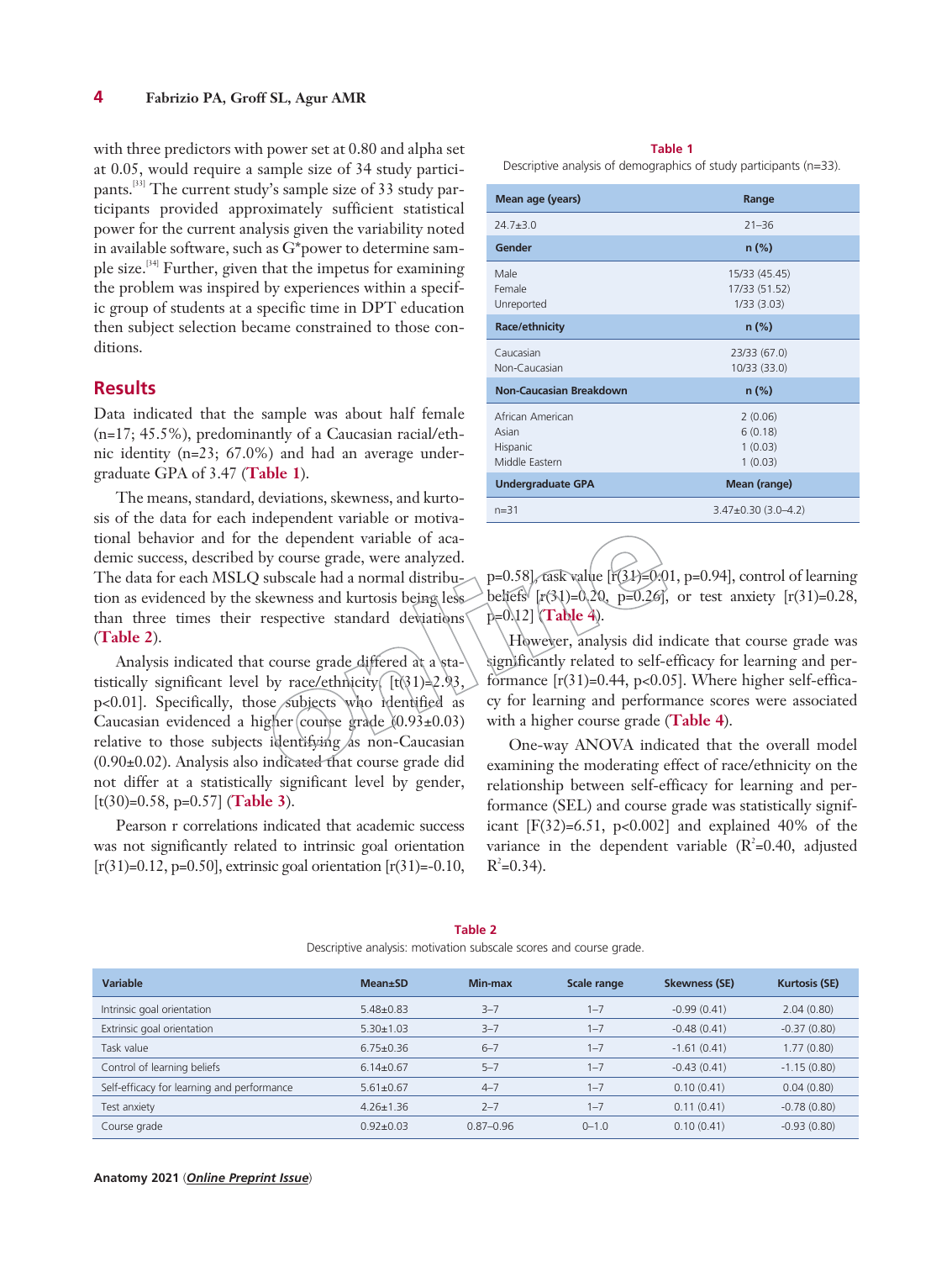Linear regression indicated that the interaction term between self-efficacy for learning and performance and race/ethnicity was not statistically significant (B=0.01, SE=0.01, β=1.66, p=0.18) (**Table 5**).

One-way ANOVA testing of grade for the course as a function of self-efficacy for learning and performance (SEL) and race/ethnicity, indicated that the overall model was statistically significant  $(F(32)=8.57, p<0.001)$  and explained 36% of the variance in the dependent variable  $(R^2=0.36,$  adjusted  $R^2=0.32$ ). Furthermore, within the full multivariate model race/ethnicity remained significantly related to course grade,  $(B=0.05, SE=0.01, \beta=0.42,$ p<0.008), where a Caucasian racial identity was related to higher course score (**Table 6**).

Additionally, self-efficacy for learning and performance remained significantly related to course grade (B=0.02, SE=0.01,  $\beta$ =0.39, p<0.01), where higher selfefficacy for learning and performance scores explained higher course grades (higher academic success).

## **Discussion**

This is the first study to examine the roles that motivation and ethnicity may have played in determining course grade in a DPT anatomy course. There was a positive correlation between the motivation subscale of self-efficacy for learning and performance and course grade and a positive correlation between race/ethnicity and course grade. Multivariate analysis demonstrated that course grade was a function of self-efficacy for learning and performance and race/ethnicity.

The current findings are consistent with previous literature demonstrating that self-efficacy was positively related with academic performance.<sup>[26,35,36]</sup> Notably, the motivation subscale of self-efficacy for learning and performance stood out as being independent of learning strategies with a positive contribution to academic performance directly

#### **Table 3**

T-test of academic success (course grade) and categorical variables.

| <b>Variable</b> | $\overline{ }$ | <b>Mean</b> ±SD | t/F(df)  | p-value |
|-----------------|----------------|-----------------|----------|---------|
| Gender          |                |                 | 0.58(30) | 0.57    |
| Male            | 15             | $0.92 + 0.03$   |          |         |
| Female          | 17             |                 |          |         |
| Race/ethnicity  |                |                 | 2.93(31) | 0.006   |
| Caucasian       | 23             | $0.93 + 0.03$   |          |         |
| Non-caucasian   | 10             | $0.90+0.02$     |          |         |

and was deemed a valuable indicator of students who may be at risk for failing.<sup>[35]</sup> A positive correlation has also previously been demonstrated between academic performance and self-efficacy; however, the predictive value of self-efficacy for learning and performance was not previously examined.<sup>[26]</sup> The current study demonstrated the predictive value of self-efficacy for learning and performance on course grade.

The current/study demonstrated significant correlations between race/ethnicity and course grade. However, did not demonstrate a moderating effect of race/ethnicity on academic success for any of the motivation behaviors. Race/ethnicity remained significantly related to course grade where a Caucasian racial identity was related to higher course scores. Some previous studies have indicated that students from underrepresented groups may have increased difficulty with standardized testing, possibly due to academic and non-academic issues.<sup>[1,10-12,14]</sup> Low self-efficacy combined with perceived difficulty of trying to enter a profession that historically has been predominantly Caucasian, can create a barrier to success for students from underrepresented groups.

The current findings highlight the importance of selfefficacy for learning and performance in determining aca-

| <b>Variable</b>                               |                                 | $\overline{2}$ | $\overline{3}$                  | 4                 | 5                 | 6                               |         |
|-----------------------------------------------|---------------------------------|----------------|---------------------------------|-------------------|-------------------|---------------------------------|---------|
| 1. Academic success                           | $\hspace{0.1mm}-\hspace{0.1mm}$ | 0.12           | $-0.01$                         | 0.01              | 0.20              | $0.44*$                         | $-0.28$ |
| 2. Intrinsic goal orientation                 |                                 | $-$            | $-0.03$                         | $0.37*$           | $0.38*$           | 0.60 <sup>†</sup>               | $-0.07$ |
| 3. Extrinsic goal orientation                 |                                 |                | $\hspace{0.1mm}-\hspace{0.1mm}$ | 0.07              | 0.12              | 0.13                            | 0.29    |
| 4. Task value                                 |                                 |                |                                 | $\qquad \qquad -$ | 0.54 <sup>†</sup> | $0.41*$                         | 0.01    |
| 5. Control of learning beliefs                |                                 |                |                                 |                   | $\qquad \qquad -$ | $0.65^+$                        | $-0.13$ |
| 6. Self-efficacy for learning and performance |                                 |                |                                 |                   |                   | $\hspace{0.1mm}-\hspace{0.1mm}$ | $-0.24$ |
| 7. Test anxiety                               |                                 |                |                                 |                   |                   |                                 | -       |

**Table 4** Pearson r correlations: academic success (course grade) & MSLQ subscales.

\*p<0.05; †p<0.01.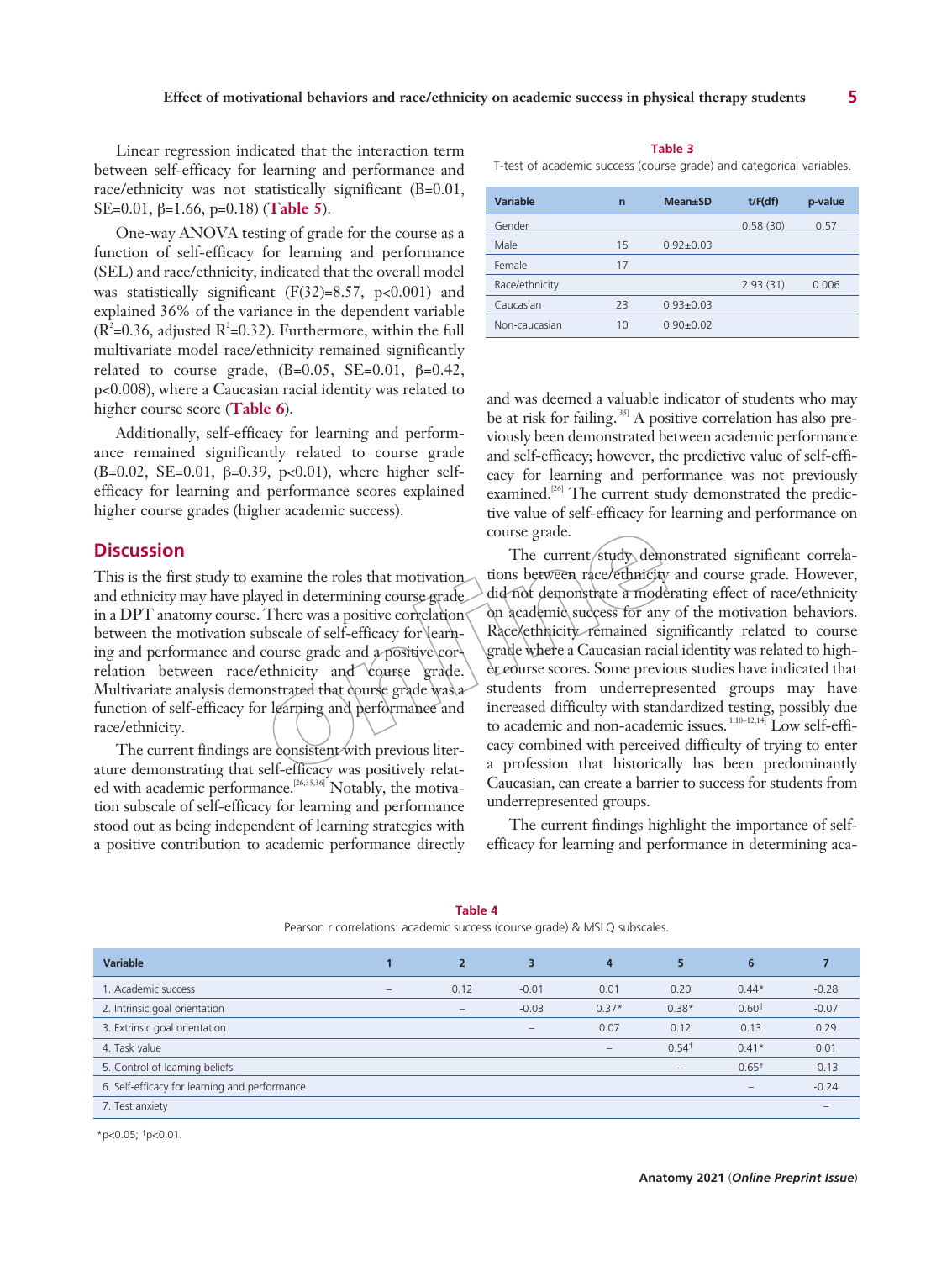#### **Table 5**

A linear regression model examining the moderating effect of race/ethnicity (RE) on the relationship between self-efficacy for learning and performance (SEL) and course grade (n=33).

| <b>Variable</b> | в       | <b>SE</b> | ß       | p-value |
|-----------------|---------|-----------|---------|---------|
| Race/ethnicity  | $-0.07$ | 0.07      | $-1$ 17 | 0.32    |
| SEL             | 0.005   | 0.01      | 0.12    | 0.61    |
| SEL by RE       | 0.02    | 0.01      | 1.66    | 0.18    |

Model: F(32)=6.51; p<0.002; R<sup>2</sup>=0.40; adjusted R<sup>2</sup>=0.34.

#### **Table 6**

Final multivariate model for testing grade for course as a function of self-efficacy for learning and performance (SEL) and race/ethnicity (RE).

| <b>Variable</b> |      | SE   | β    | p-value |
|-----------------|------|------|------|---------|
| <b>RE</b>       | 0.02 | 0.01 | 0.42 | 0.008   |
| <b>SEL</b>      | 0.02 | 0.01 | 0.39 | 0.01    |

Model: F(32)= 8.57; p<0.001; R<sup>2</sup>=0.36; adjusted R<sup>2</sup>=0.32.

demic success. In the case of creating a successful learning environment for students from underrepresented groups, strategies to improve self-efficacy may need to begin $\infty$ undergraduate school, prior to applying to a  $DPT$  program. A variety of non-school related factors, such as family obligations and support, socioeconomic status, and cultural experiences can shape how students see their abilities to attain success.[37]

However, the perceived racial barriers that may limit success in DPT education are also present in those processes leading up to and including admissions review. A lack of representation of students from underrepresented groups in DPT education may stem from a lack of adequate exposure and advisement of physical therapy as a graduate degree and career option.<sup>[14,38]</sup> Black and Latinx students have noted that their undergraduate experiences were limited in providing guidance, resources, and support for entering a DPT program.<sup>[14]</sup>

The perceived racial barriers toward success, or toward continuing on to DPT education, reduce self-efficacy thereby reducing the likelihood for success when applying to DPT school and consequently may hinder success after the student enrolls in a DPT program.<sup>[14,37]</sup> Strategies to combat these barriers, such as positive reinforcement, mentoring by physical therapists, and career counseling, need to be implemented early in a student's education to combat the challenges faced by students from underrepresented groups who may be considering a career in physical therapy.<sup>[14]</sup>

Once a student has been accepted into a DPT program, their ability to succeed hinges on self-efficacy for learning and performance. The current findings support the idea that efforts aimed to improve self-efficacy in learners where it may be limited may be beneficial to academic success. Since self-efficacy is rooted in self-perception, teaching strategies must focus on reducing the ambiguity between a student's perceived ability and their actual ability, by providing precise and timely feedback.<sup>[39]</sup> Other strategies that aid the development of self-efficacy include providing clear instructions and expectation of outcomes, and through teachers enabling modeling and guided skill perfection.[39] Students can also be given a stepwise progression of increasingly difficult tasks that promote mastery, with each step being a small goal that when combined lead to a larger goal. Small incremental steps along with goal setting, allows students to succeed in a way that can bolster self-efficacy and lead to improved confidence.<sup>[39-41]</sup> In the broader sense, students may need to reflect on the meaning of self-efficacy as it pertains to their specific situation and their perception of the ability to attain success.<sup>[40]</sup> However, teachers can help by properly coaching, being timely and precise with feedback, and by focusing on those aspects of performance that may have been correct as opposed to concentrating on those that were negative.[39–41]

On a program level, organizational policies that promote and support academic integration and linking of subject material can improve student engagement and thereby improve self-efficacy.<sup>[2]</sup> Methods of improving self-efficacy such as using collaborative and team-based learning approaches, improved teacher to student communication, and improved assessment techniques have been shown to improve students' academic success rates in one DPT program.[2]

The design of the study, to use one cohort in one class, limited the sample size and therefore limited the generalizability of the results. The diversity of cohort, due to the small sample size, may not have accurately represented diversity in a typical DPT program. Students from the clinical anatomy course volunteered for the study which may have introduced selection bias as those students volunteering may have had stronger self-confidence, self-efficacy, by their choice to participate.

Further, a determination of students who may be the first in their family to obtain a graduate degree or who may have recently immigrated to the United States and for whom English was a second language was not made. The lack of this determination may have affected study participation. For example, students who may not have felt confident with the English language may have failed to participate in the study or during participation may have misun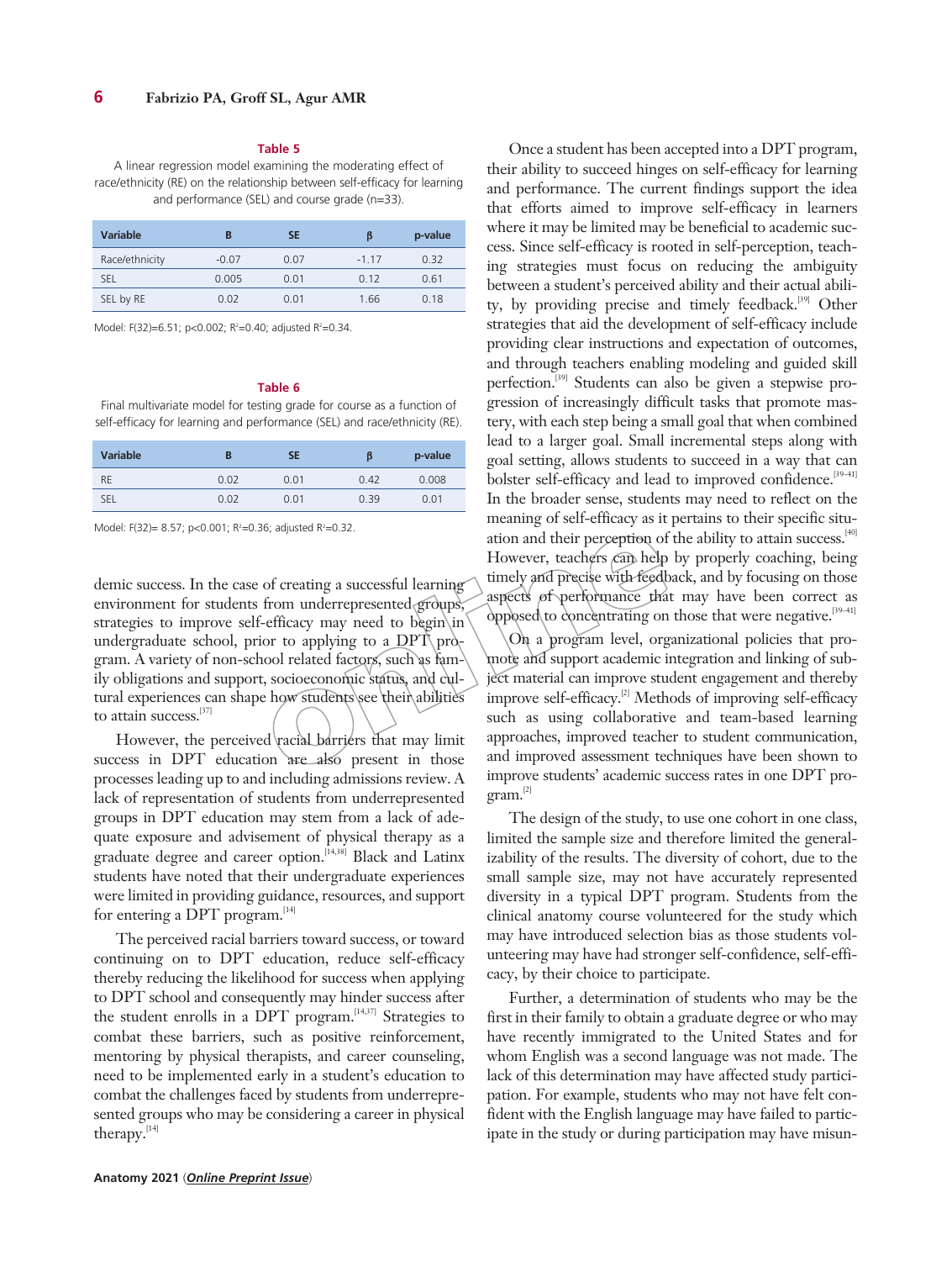derstood some of the questions. Such a determination would also better align the study with the definition of students from underrepresented groups thereby being consistent with American Council of Academic Physical Therapy definition.[42]

It is recommended that the current study be repeated with additional cohorts to determine the utility of using the motivational behaviors of the MSLQ as a preadmission screen to shed light on an applicant's ability to succeed in a DPT program. A qualitative questionnaire to determine each student's diversity background (first-time graduate degree, English comprehension, socioeconomic status, etc…) may improve our understanding of underrepresented group status. Research examining the role of motivation and race/ethnicity in more clinical coursework is recommended. Additionally, an examination of the roles that motivation and race/ethnicity may play in academic success as students' progress through the DPT program school is also recommended.

## **Conclusion**

Behaviors and academic success were examined in light of race/ethnicity. The results suggested that the motivational behavior of self-efficacy for learning and performance and race/ethnicity were significantly related to academic success. Where increased self-efficacy for learning and performance resulted in, and predicted,  $a^{\prime}$  higher course grade. Similarly, Caucasian racial identity was also associated with, and predictive of, a higher course grade.

Further, it has been shown that certain components related to self-efficacy can limit motivation in students from underrepresented groups, such as fear of success and fear of failure, or fear of the feeling of not belonging.<sup>[37,40]</sup> Therefore, the current study provides a rationale for implementing the strategies that bolster self-efficacy and indicates that those strategies may be more closely applied to and benefit students from underrepresented groups.

#### **Conflict of Interest**

The authors have no conflict of interest in this work.

#### **Author Contributions**

PAF: Protocol/project development, data collection and analysis, manuscript writing/editing; SLG: Project development, manuscript writing/editing; AMRA: Manuscript writing/editing.

### **Ethics Approval**

Approved by the Philadelphia College of Osteopathic Medicine IRB, protocol number H19-033E.

## **Funding**

This research did not receive any specific grant from funding agencies in the public, commercial, or not-for-profit sectors.

## **References**

- 1. Nuciforo MA. Minority applicants to physical therapist education programs 2010–2012. Phys Ther 2015;95:39–50.
- 2. Noonan AC, Lundy M, Smith RA, Livingston BP. A successful model for improving student retention in physical therapist education programs: a case report. J Phys Ther Educ 2012;26:74–80.
- 3. Wolden M, Hill B, Voorhees S. Predicting success for student physical therapists on the national physical therapy examination: systematic review and meta-analysis. Phys Ther 2020;100:73–89.
- 4. Shiyko MP, Pappas E. Validation of pre-admission requirements in a Doctor of Physical Therapy program with a large representation of minority students. J Phys Ther Educ 2009;23:29–36.
- 5. Andrews WA, Johansson C, Chinworth SA, Akroyd D. Cognitive, collegiate, and demographic predictors of attrition in professional physical therapist education. J Phys Ther Educ 2006;20:14–21.
- 6. Coleman-Salgado B, Barakatt E. Identifying demographic and preadmission factors predictive of success on the national physical therapy licensure examination for graduates of a public physical therapist education program. J Phys Ther Educ 2018;32:8-16.
- Commission on accreditation in physical therapy education. Aggregate program data: 2019 physical therapist education programs facts sheets. American Physical Therapy Association, Alexandria, VA. [Internet]. [Retrieved on March 13, 2021]. Available from: http://www.capteonline.org/uploadedFiles/CAPTEorg/About\_CAPTE/Resources/Aggregate\_Program\_Data/AggregateProgramData\_PTPrograms.pdf
- 8. American Council of Academic Physical Therapy. Diversity task force board report. [Internet]. [Retrieved on March 13, 2021]. Available from: https://www.acapt.org/docs/default-source/reports/diversity-task-force-final-report.pdf?sfvrsn=2
- 9. United States Census. QuickFacts population estimates V2019 published online. [Internet]. [Retrieved on March 15, 2021]. Available from: https://www.census.gov/quickfacts/fact/table/US/PST045219
- 10. Dillon LS, Tomaka J. NPTE predictors in a Hispanic-serving institution's physical therapist education program. J Phys Ther Educ 2010;24:14–8.
- 11. Musick DW, Ray RH. Preparation for medical school via an intensive summer program for future doctors: a pilot study of student confidence and reasoning skills. J Educ Train Stud 2016;4:169–76.
- 12. Wojciechowski M. Who are tomorrow's PTs and PTAs? PT Motion 2018;10:30–41.
- 13. Philadelphia College of Osteopathic Medicine (PCOM). Strategic plan 2020–2025. [Internet]. [Retrieved on February 18, 2021]. Available from: https://www.pcom.edu/about/strategic-initiatives/documents/strategic-plan-2025.pdf
- 14. Yeung, M. It's supposed to be super easy and it's not: black and latinx student experiences in the doctor of physical therapy admissions process. Virginia Commonwealth University. 2020. [Internet]. [Retrieved on January 13, 2021]. Available from: https://scholarscompass.vcu.edu/etd/6443
- 15. Veld R Van, Slaven EJ, Reynolds B, Shupe P, Woolery C. First-year doctor of physical therapy students demonstrate change in coping with stress. J Phys Ther Educ 2018;32:138–44.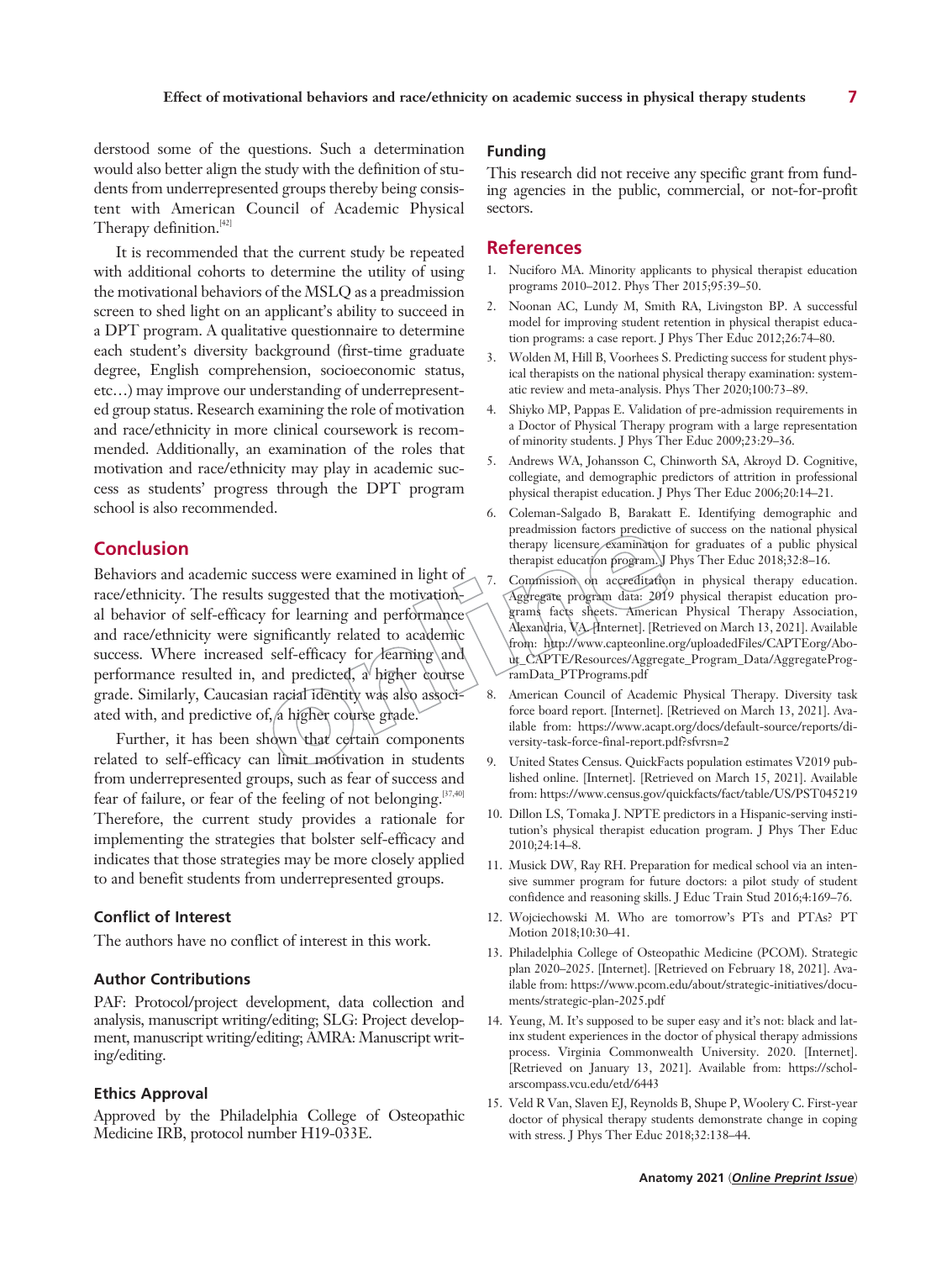## **8 Fabrizio PA, Groff SL, Agur AMR**

- 16. National Academy of Sciences, Engineering and Medicine. How people learn II: learners, contexts and cultures. Washington DC; National Academies Press; 2018. p. 346.
- 17. Schunk DH, DiBenedetto MK. Motivation and social cognitive theory. Contemporary Educational Psychology 2020;60:101832.
- 18. AL-Baddareen G, Ghaith S, Akour M. Self-efficacy, achievement goals, and metacognition as predictors of academic motivation. Procedia Social and Behavioral Sciences 2015;191:2068–73.
- 19. Panadero E. A review of self-regulated learning: six models and four directions for research. Front Psychol 2017;8:422.
- 20. Ryan RM, Deci EL. Intrinsic and extrinsic motivation from a selfdetermination theory perspective: definitions, theory, practices, and future directions. Contemporary Educational Psychology 2020;61: 101860.
- 21. Bandura A. Cultivate self-efficacy for personal and organizational effectiveness. In: Locke EA, editor. The Blackwell handbook of principles of organization. Oxford, UK: Blackwell Publishing Ltd; 2017. p. 125–41.
- 22. Kusurkar RA, Croiset G, Galindo-Garre F, Cate OT. Motivational profiles of medical students: association with study effort, academic performance and exhaustion. BMC Med Educ 2013;13:87.
- 23. Cho M-H, Heron ML. Self-regulated learning: the role of motivation, emotion, and use of learning strategies in students' learning experiences in a self-paced online mathematics course. Distance Education 2015;36:80–99.
- 24. Sobral DT. What kind of motivation drives medical students' learning quests? Med Educ 2004;38:950–7.
- 25. Agricola BT, Blind P, Traas E. Differences in regulation and efficiency of learning between traditional and non-traditional students. Social Cosmos 2012;3:153–69.
- 26. de Oliveira IM, Rodríguez-Fuentes G. The relationship between results on MSLQ and academic performance in different subjects of physiotherapy studies in a Spanish university. Proceedings of EDULEARN16 Conference, Barcelona, Spain, 2016. p. 4612–7.
- 27. Ngwira F, Gu C, Mapoma H, Kondowe W. The role of academic emotions on medical and allied health students motivated self-regulated learning strategies. J Contemp Med Educ 2017;5:23–30.
- 28. Pintrich PR, Smith DA, Garcia T, McKeachie WJ. A manual for the use of the motivated strategies for learning questionnaire (MSLQ). National Center for Research to Improve Postsecondary Teaching and Learning, Ann Arbor, MI. Washington DC: Office of Educational Research and Improvement (ED); 1991. 79 p.
- 29. Duncan TG, McKeachie WJ. The making of the motivated strategies for learning questionnaire. Educ Psychol 2005;40:117–28.
- 30. Pintrich PR, Smith DAF, Garcia T, Mckeachie WJ. Reliability and predictive validity of the motivated strategies for learning questionnaire (MSLQ). Educ Psychol Meas 1993;53:801–13.
- 31. Pizzimenti MA, Axelson RD. Assessing student engagement and self-regulated learning in a medical gross anatomy course. Anat Sci Educ 2015;8:104–10.
- 32. Fabrizio PA. Oral laboratory examinations in a physical therapy program. Anat Sci Educ 2013;6:271–6.
- 33. Faul F, Erdfelder E, Buchner A, Lang A-G. Statistical power analysis using G\*Power 3.1: tests for correlation and regression analysis. Behav Res Methods 2009;41:1149–60.
- 34. Bell ML, Teixeira-Pinto A, McKenzie JE, Olivier J. A myriad of methods: calculated sample size for two proportions was dependent on the choice of sample size formula and software. J Clin Epidemiol 2014;67:601–5.
- 35. Stegers-Jager KM, Cohen-Schotanus J, Themmen APN. Motivation, learning strategies, participation and medical school performance. Med Educ 2012;46:678–88.
- 36. Tembo L, Ngwira F. The impact of self-efficacy beliefs on learning strategies: towards learning Human Anatomy at College of Medicine. J Comtemp Med Educ 2016;4:47.
- 37. Isik U, Tahir O El, Meeter M, Heymans MW, Jansma EP, Croiset G, Kusurkar RA. Factors influencing academic motivation of ethnic minority students: a review. SAGE Open 2018;8:215824401878541.
- 38. Janove M, Aguliar I, Knapp A. Diversifying physical therapy: recruitment and retention of under-represented minorities to improve patient outcomes. University of Puget Sound Physical Therapy Research Symposium 2018;38. Available from:https://soundideas.pugetsound.edu/ptsymposium/38
- 39. Loh EKY. What we know about expectancy-value theory, and how it helps to design a sustained motivating learning environment. System 2020;86:102119.
- 40. Nolen SB. A situative turn in the conversation on motivation theories. Contemporary Educational Psychology 2020;61:101866.
- 41. Roick J, Ringeisen T. Self-efficacy, test anxiety, and academic success: a longitudinal validation. International Journal of Educational Research 2017;83:84–93.
- 42. Wise D, Dominguez J, Kapasi Z, Williams-York B, Moerchen V, Brooks S, Ross LJ. Defining underrepresented minorities and promoting holistic review admissions strategies in physical therapist education. J Phys Ther Educ 2017;31:8–13.

**ORCID ID:** P. A. Fabrizio 0000-0001-8833-8484; S. L. Groff 0000-0002-6869-7209; A. M. R. Agur 0000-0002-2303-3628

deo**med**.

**Correspondence to:** Philip A. Fabrizio, MD Department of Physical Therapy, Philadelphia College of Osteopathic Medicine Georgia, 625 Old Peachtree Road NW, Suwanee, GA 30024. USA Phone: +01 770 682 23 07 e-mail: philipfa@pcom.edu *Conflict of interest statement:* No conflicts declared.

This is an open access article distributed under the terms of the Creative Commons Attribution-NonCommercial-NoDerivs 4.0 Unported (CC BY-NC-ND4.0) Licence (http://creativecommons.org/licenses/by-nc-nd/4.0/) which permits unrestricted noncommercial use, distribution, and reproduction in any medium, provided the original work is properly cited. *How to cite this article:* Fabrizio PA, Groff SL, Agur AMR. Effect of motivational behaviors and race/ethnicity on academic success in physical therapy students: a preliminary study. Anatomy, doi:10.2399/ana.21.936688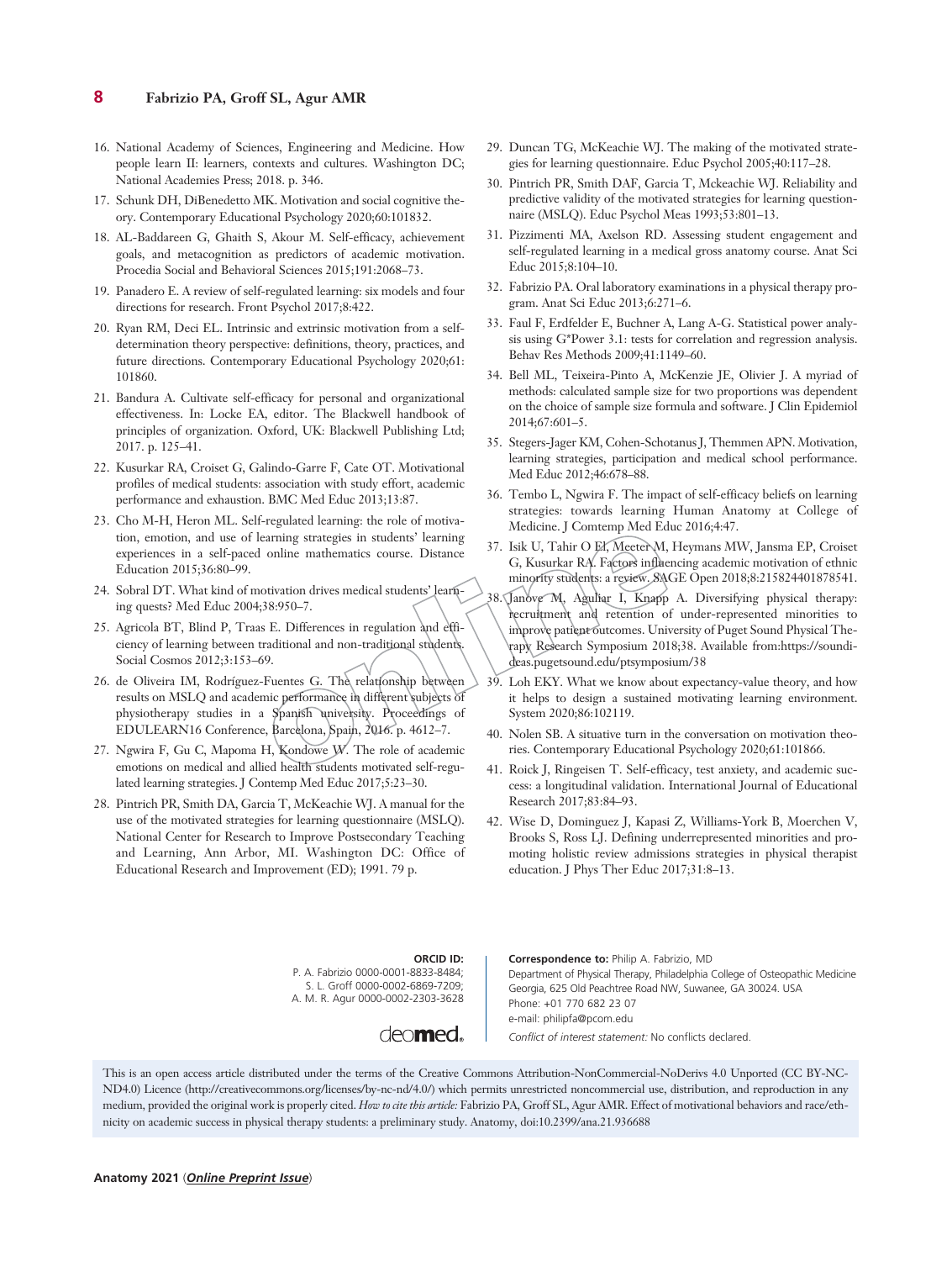## **Appendix 1**

Participant demographics and the motivation subscales.

| <b>Demographic information</b>                                                                                                                                                                                                                                                                                                                                                                                                                                                                                                                                                                                                                                                                                                                                                                                                                                                                                                                    |                     |                |         |        |        |              |                      |
|---------------------------------------------------------------------------------------------------------------------------------------------------------------------------------------------------------------------------------------------------------------------------------------------------------------------------------------------------------------------------------------------------------------------------------------------------------------------------------------------------------------------------------------------------------------------------------------------------------------------------------------------------------------------------------------------------------------------------------------------------------------------------------------------------------------------------------------------------------------------------------------------------------------------------------------------------|---------------------|----------------|---------|--------|--------|--------------|----------------------|
|                                                                                                                                                                                                                                                                                                                                                                                                                                                                                                                                                                                                                                                                                                                                                                                                                                                                                                                                                   |                     |                |         |        |        |              |                      |
| 2. What is your age in years?<br>Please specify: _                                                                                                                                                                                                                                                                                                                                                                                                                                                                                                                                                                                                                                                                                                                                                                                                                                                                                                |                     |                |         |        |        |              |                      |
| $\Box$ I prefer not to answer.                                                                                                                                                                                                                                                                                                                                                                                                                                                                                                                                                                                                                                                                                                                                                                                                                                                                                                                    |                     |                |         |        |        |              |                      |
| 3. How do you currently describe your gender identity?<br>Please specify:                                                                                                                                                                                                                                                                                                                                                                                                                                                                                                                                                                                                                                                                                                                                                                                                                                                                         |                     |                |         |        |        |              |                      |
| I prefer not to answer.                                                                                                                                                                                                                                                                                                                                                                                                                                                                                                                                                                                                                                                                                                                                                                                                                                                                                                                           |                     |                |         |        |        |              |                      |
| 4.                                                                                                                                                                                                                                                                                                                                                                                                                                                                                                                                                                                                                                                                                                                                                                                                                                                                                                                                                |                     |                |         |        |        |              |                      |
| Grade you expect to get in this class (PT601G)<br>5.<br>6. Which categories describe you? Select all that apply to you:                                                                                                                                                                                                                                                                                                                                                                                                                                                                                                                                                                                                                                                                                                                                                                                                                           |                     |                |         |        |        |              |                      |
| □ American Indian or Alaska Native—For example, Navajo Nation, Blackfeet Tribe, Mayan, Aztec, Native Village of Barrow Inupiat Traditional Government,<br>Nome Eskimo Community<br>Asian-For example, Chinese, Filipino, Asian Indian, Vietnamese, Korean, Japanese<br>Black or African American—For example, Jamaican, Haitian, Nigerian, Ethiopian, Somalian<br>Hispanic, Latino or Spanish Origin-For example, Mexican or Mexican American, Puerto Rican, Cuban, Salvadoran, Dominican, Columbian<br>Middle Eastern or North African-For example, Lebanese, Iranian, Egyptian, Syrian, Moroccan, Algerian<br>Native Hawaiian or other Pacific Islander-For example, Native Hawaiian, Samoan, Chamorro, Tongan, Fijian, Marshallese<br>White-For example, German, Irish, English, Italian, Polish, French<br>Some other race, ethnicity, or origin, please specify: _<br>$\Box$ I prefer not to answer.<br>Please continue to the Questionnaire |                     |                |         |        |        |              |                      |
|                                                                                                                                                                                                                                                                                                                                                                                                                                                                                                                                                                                                                                                                                                                                                                                                                                                                                                                                                   |                     |                |         |        |        |              |                      |
| The following 31 questions ask about your motivation for and attitudes about this class. Remember there are no right or wrong answers, just answer as accurately<br>as possible. Use the scale below each question to answer the questions.                                                                                                                                                                                                                                                                                                                                                                                                                                                                                                                                                                                                                                                                                                       |                     |                |         |        |        |              |                      |
| • If you think the statement is very true of you, circle 7; if a statement is not at all true of you, circle 1.<br>• If the statement is more or less true of you, find the number between 1 and $\lambda$ that best describes you.                                                                                                                                                                                                                                                                                                                                                                                                                                                                                                                                                                                                                                                                                                               |                     |                |         |        |        |              |                      |
|                                                                                                                                                                                                                                                                                                                                                                                                                                                                                                                                                                                                                                                                                                                                                                                                                                                                                                                                                   | 1 not true<br>of me | $\overline{2}$ | 3       | 4      | 5      | 6            | 7 very true<br>of me |
| 1. In a class like this, I prefer course material that really<br>challenges me so I can learn new things.                                                                                                                                                                                                                                                                                                                                                                                                                                                                                                                                                                                                                                                                                                                                                                                                                                         | $\Box$              | $\Box$         | $\Box$  | □      | $\Box$ | $\Box$       | $\Box$               |
| 2. If I study in appropriate ways, then I will be able to learn<br>the material in this course.                                                                                                                                                                                                                                                                                                                                                                                                                                                                                                                                                                                                                                                                                                                                                                                                                                                   | □                   | П              | П       | □      | П      | П            | П                    |
| 3. When I take a test, I think about how poorly I am doing<br>compared with other students.                                                                                                                                                                                                                                                                                                                                                                                                                                                                                                                                                                                                                                                                                                                                                                                                                                                       | $\Box$              | $\Box$         | $\perp$ | Ш      | $\Box$ | $\perp$      | $\Box$               |
| 4. I think I will be able to use what I learn in this course<br>in other courses.                                                                                                                                                                                                                                                                                                                                                                                                                                                                                                                                                                                                                                                                                                                                                                                                                                                                 | $\Box$              | $\Box$         |         | ш      | $\Box$ | $\mathbf{L}$ |                      |
| 5. I believe I will receive an excellent grade in this class.                                                                                                                                                                                                                                                                                                                                                                                                                                                                                                                                                                                                                                                                                                                                                                                                                                                                                     | П                   | $\Box$         | Ш       | П      | $\Box$ | П            | $\Box$               |
| 6. I'm certain I can understand the most difficult material<br>presented in the readings for this course.                                                                                                                                                                                                                                                                                                                                                                                                                                                                                                                                                                                                                                                                                                                                                                                                                                         | □                   | □              | □       | $\Box$ | $\Box$ | □            | $\Box$               |
| 7. Getting a good grade in this class is the most satisfying<br>thing for me right now.                                                                                                                                                                                                                                                                                                                                                                                                                                                                                                                                                                                                                                                                                                                                                                                                                                                           | $\Box$              | $\Box$         | $\Box$  | $\Box$ | Ш      | $\Box$       | $\perp$              |
| 8. When I take a test, I think about items on other parts<br>of the test I can't answer.                                                                                                                                                                                                                                                                                                                                                                                                                                                                                                                                                                                                                                                                                                                                                                                                                                                          | $\Box$              | П              | $\Box$  | $\Box$ | $\Box$ | $\Box$       | $\Box$               |
| 9. It is my own fault if I don't learn the material in<br>this course.                                                                                                                                                                                                                                                                                                                                                                                                                                                                                                                                                                                                                                                                                                                                                                                                                                                                            | $\Box$              | □              | $\Box$  | $\Box$ | $\Box$ | $\Box$       | $\Box$               |
| 10. It is important for me to learn the course material<br>in this class.                                                                                                                                                                                                                                                                                                                                                                                                                                                                                                                                                                                                                                                                                                                                                                                                                                                                         | □                   | □              | □       | □      | $\Box$ | □            | П                    |
| 11. The most important thing for me right now is<br>improving my overall grade point average, so my<br>main concern in this class is getting a good grade.                                                                                                                                                                                                                                                                                                                                                                                                                                                                                                                                                                                                                                                                                                                                                                                        | □                   | □              | $\Box$  | □      | $\Box$ | □            | П                    |
| 12. I'm confident I can understand the basic concepts<br>taught in this course.                                                                                                                                                                                                                                                                                                                                                                                                                                                                                                                                                                                                                                                                                                                                                                                                                                                                   | $\Box$              | $\Box$         | $\Box$  | $\Box$ | $\Box$ | $\Box$       | $\Box$               |